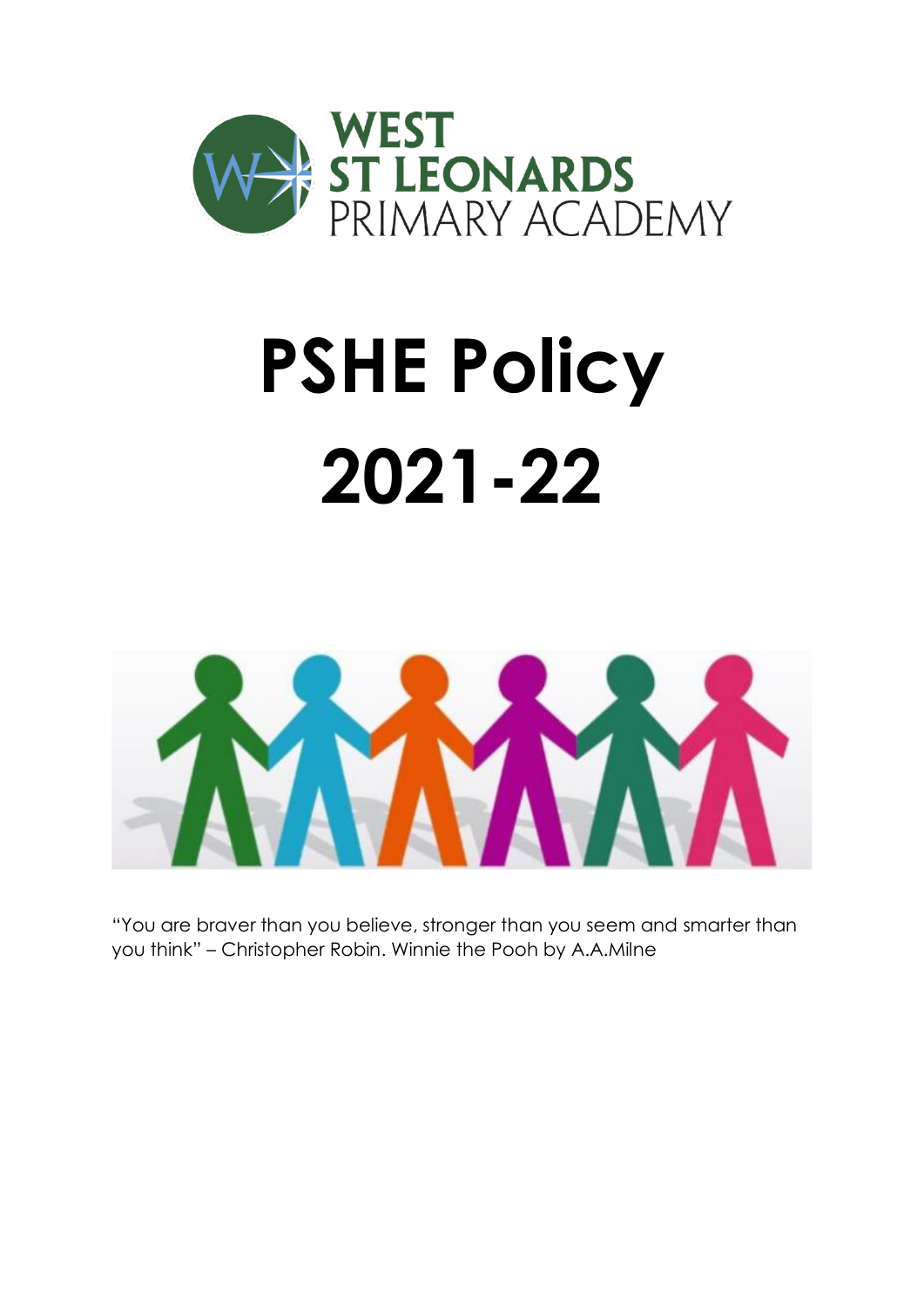# **Intent**

The intent of PSHE at West St Leonards can be summarised with this quote:

*"Today's children and young people are growing up in an increasingly complex world and living their lives seamlessly on and offline. This presents many positive and exciting opportunities but also challenges and risks. In this environment, children and young people need to know how to be safe and healthy and how to manage their academic, personal and social lives in a positive way".* 

*-* Secretary of State for Education 2018

An integral part of the PSHE policy is *Relationships Sex and Health Education (RSHE)*. This aspect is about the understanding of the fundamental building blocks and characteristics of positive relationships, with particular reference to friendships, family relationships (including same gender parents), and relationships with other peers and adults. It involves being taught about the benefits of a healthier lifestyle, what determines physical health and how to build mental resilience and wellbeing. Children will be taught about the changes that adolescence brings and will learn how a baby is conceived and born.

The intent of relationships, sex and health education (RSHE) at West St Leonards Primary Academy is to:

- Provide a framework in which sensitive discussions can take place
- Develop an understanding of the importance of health and hygiene
- Help pupils develop feelings of self-respect, confidence and empathy, no matter what race, gender or make-up of the family unit.
- Equip pupils with accurate information, positive values and the skills to enjoy healthy, safe and positive relationships
- Support pupils to take responsibility for their health and wellbeing both now and in the future
- Teach pupils the correct vocabulary to describe themselves and their bodies
- Prepare pupils for the changes that adolescence brings
- $\sum$  Teach pupils how a baby is conceived and born
- In summary, the RSHE curriculum aims to protect children by ensuring they have knowledge of their bodies, the human life-cycle, emotions, acceptable behaviour and right and wrong.

The Relationships, Sex and Health Education (RSHE) policy is underpinned by the ethos and values of West St Leonards Primary Academy and we uphold it as an entitlement for all our pupils. We recognise the need to work as a community to ensure a shared understanding of RSHE to deliver an effective programme that meets the needs of our pupils. The overarching objective of RSHE at West St Leonards Primary Academy is to support our pupils through a journey of physical, emotional and moral development via the teaching of essential knowledge, skills and values within the framework of the law and provisions of the Equality Act, 2010.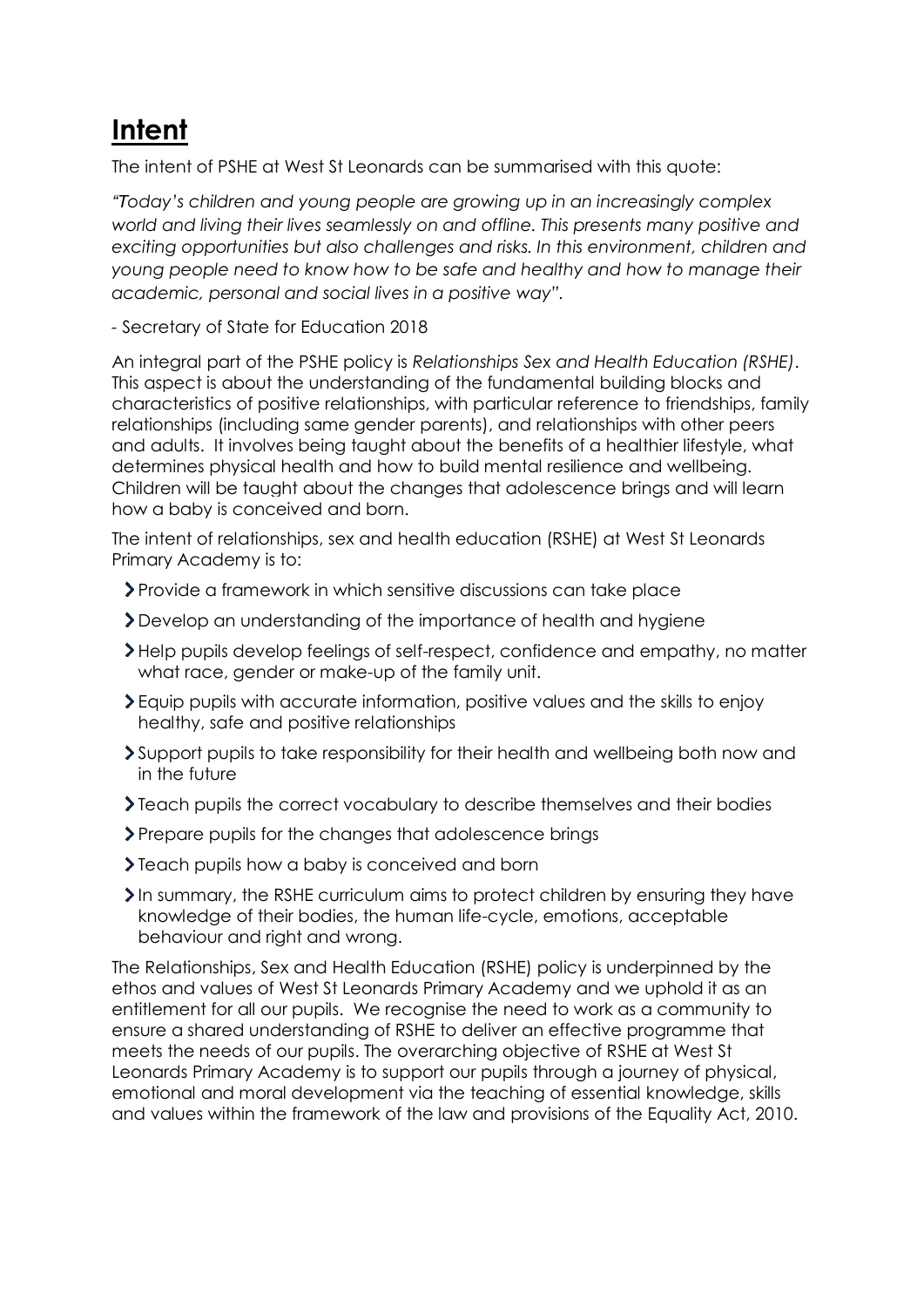# **Statutory requirements**

As a primary academy we must provide relationships education to all pupils as per section 34 of the [Children and Social work act 2017.](http://www.legislation.gov.uk/ukpga/2017/16/section/34/enacted)

We do not have to follow the National Curriculum but we are expected to offer all pupils a curriculum that is similar to the National Curriculum. In teaching RSHE, we are required by our funding agreements to have regard to [guidance](https://www.gov.uk/government/consultations/relationships-and-sex-education-and-health-education) issued by the secretary of state as outlined in section 403 of the [Education Act 1996.](http://www.legislation.gov.uk/ukpga/1996/56/contents)

At West St Leonards Primary Academy we teach RSHE as set out in this policy.

#### **Policy development**

This policy has been developed in consultation with staff, pupils and parents. The consultation and policy development process involved the following steps:

- 1. Review a member of staff or working group pulled together all relevant information including relevant national and local guidance
- 2. Staff consultation all staff will be given the opportunity to look at the policy and make recommendations.
- 3. Parent/stakeholder consultation parents and any interested parties will be invited to attend a meeting about the policy.
- 4. Pupil consultation we will investigate what exactly pupils want from PSHE/RSHE.
- 5. Ratification once amendments are made, the policy will be shared with the Local Board and ratified.

# **Implementation**

We have developed the curriculum in consultation with parents, pupils, staff and stakeholders taking into account the age, needs and feelings of pupils. If pupils ask questions outside the scope of this policy, teachers will respond in an appropriate manner so they are fully informed.

At West St Leonards Primary Academy we include the statutory Relationships, Sex and Health Education within our whole-academy PSHE programme. To ensure progression we use *SEAL* as our chosen teaching and learning programme for PSHE and The Christopher Winter Project for RSHE and Drugs and Alcohol Education and tailor it to meet pupil needs.

SEAL covers all areas of PSHE for the primary phase including statutory Relationships and Health Education. The table below gives the learning theme of each of the six termly units and these are taught across the academy through a 'spiral curriculum'. This approach means that pupils will gain knowledge, develop values and acquire skills gradually by re-visiting core themes to build on prior learning. RSHE will support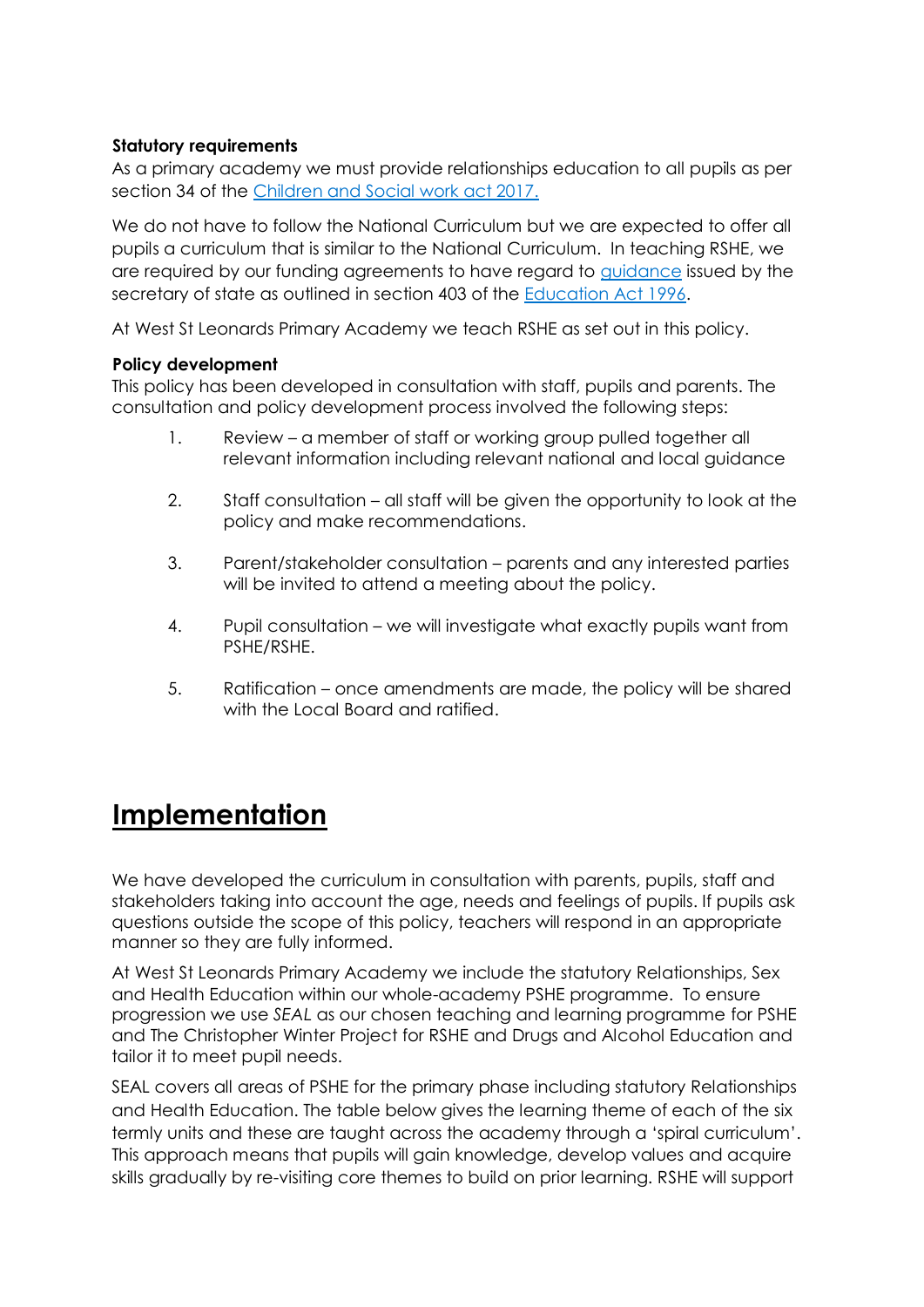the academy's commitment to safeguard pupils through an age-appropriate curriculum that prepares them to live safely in the modern world. In EYFS, the SEAL programme supports and contributes to specific Early Learning Goals (ELG)

| Term         | <b>Puzzle (Unit)</b>                                          | Content                                                                                                                                                                                                    |
|--------------|---------------------------------------------------------------|------------------------------------------------------------------------------------------------------------------------------------------------------------------------------------------------------------|
| Autumn<br>1: | <b>New</b><br><b>Beginnings</b>                               | Includes understanding my own identity and how I fit<br>well in the class, school and global community. SEAL<br>Charter established.                                                                       |
| Autumn<br>2: | Getting On<br>And Falling<br>Out/Say No To<br><b>Bullying</b> | Includes anti-bullying (cyber bullying included) and<br>understanding that the academy has a zero<br>tolerance approach to bullying. This includes gender,<br>racial, homophobic and transphobic language. |
| Spring 1:    | Going for<br>Goals                                            | Includes goal-setting, aspirations, who do I want to<br>become and what would I like to do for work and to<br>contribute to society                                                                        |
| Spring 2:    | Good to be<br>me                                              | Physical and Mental health. Includes self-esteem and<br>confidence as well as healthy lifestyle choices, sleep,<br>nutrition, rest and exercise.                                                           |
| Summer<br>1: | Relationships                                                 | Includes understanding friendship, family and other<br>relationships, including LGBT, conflict resolution and<br>communication skills, bereavement and loss                                                |
| Summer<br>2: | Changes                                                       | Includes preparation for entering a new school year.<br><b>SRE</b> lessons                                                                                                                                 |

# **SEAL TOPICS**

At West St Leonards Primary Academy, we deliver the PSHE curriculum as a 30 minute lesson per week. Lessons are reinforced and enhanced in many ways: whole school assemblies, class assemblies and cross-curricular links.

RSHE is taught within the personal, social, health and economic (PSHE) education curriculum. Biological aspects of RSHE are taught within the science curriculum, and other aspects are included in religious education (RE).

RSHE focuses on teaching:

- Families and people who care for me
- > Caring friendships
- Respectful relationships
- > Online relationships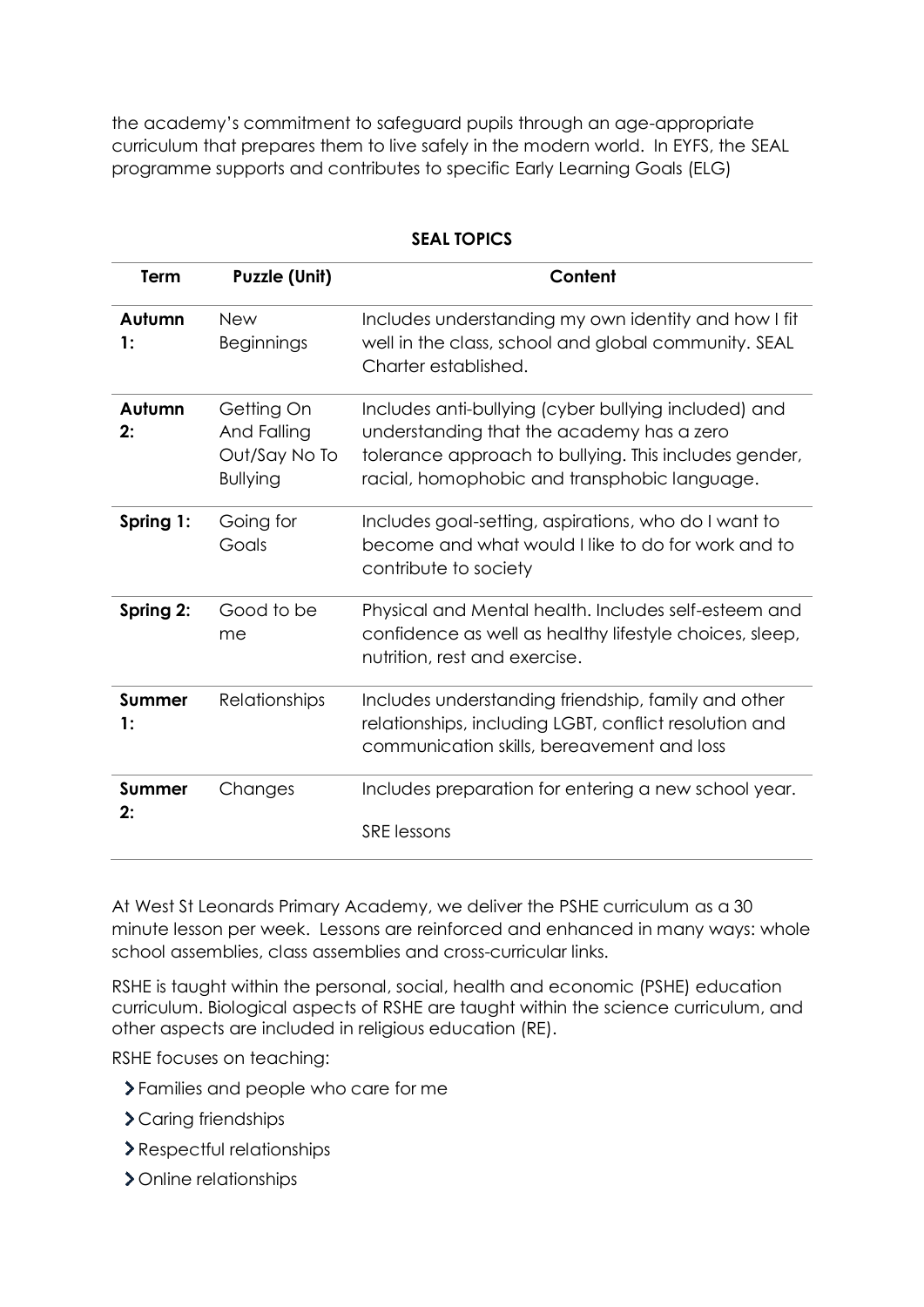> Being safe

- Physical and Emotional Changes that occur during Adolescence
- > How a baby is conceived and born
- Drugs, Medicines and the difference between them
- Alcohol and Tobacco education

## **Roles and responsibilities**

#### **Governance**

The Local Board will receive updates from the Principal regarding the implementation of this policy.

The Board of Trustees has delegated the approval of this policy to the Principal.

#### **The Principal**

The Principal is responsible for ensuring that RSHE is taught consistently across the academy.

## **Staff**

Staff are responsible for:

- Delivering RSHE in a sensitive way
- Modelling positive attitudes to RSHE
- Monitoring progress
- **>** Responding to the needs of individual pupils

Staff do not have the right to opt out of teaching RSHE. Staff who have concerns about teaching RSHE are encouraged to discuss this with the Principal.

RSHE will be led by Sara Williams, taught by class teachers and supported by visitors and outside agencies .

#### **Pupils**

Pupils are expected to engage fully in RSHE and, when discussing issues related to RSHE, treat others with respect and sensitivity.

## **Parents' right to withdraw**

Parents do not have the right to withdraw their children from relationships and health education.

"The Relationships Education and Health Education (England) Regulations 2019, made under sections 34 and 35 of the Children and Social Work Act 2017, make Relationships Education compulsory for all pupils receiving primary education. They also make Health Education compulsory in all schools except independent schools". DfE Guidance p.8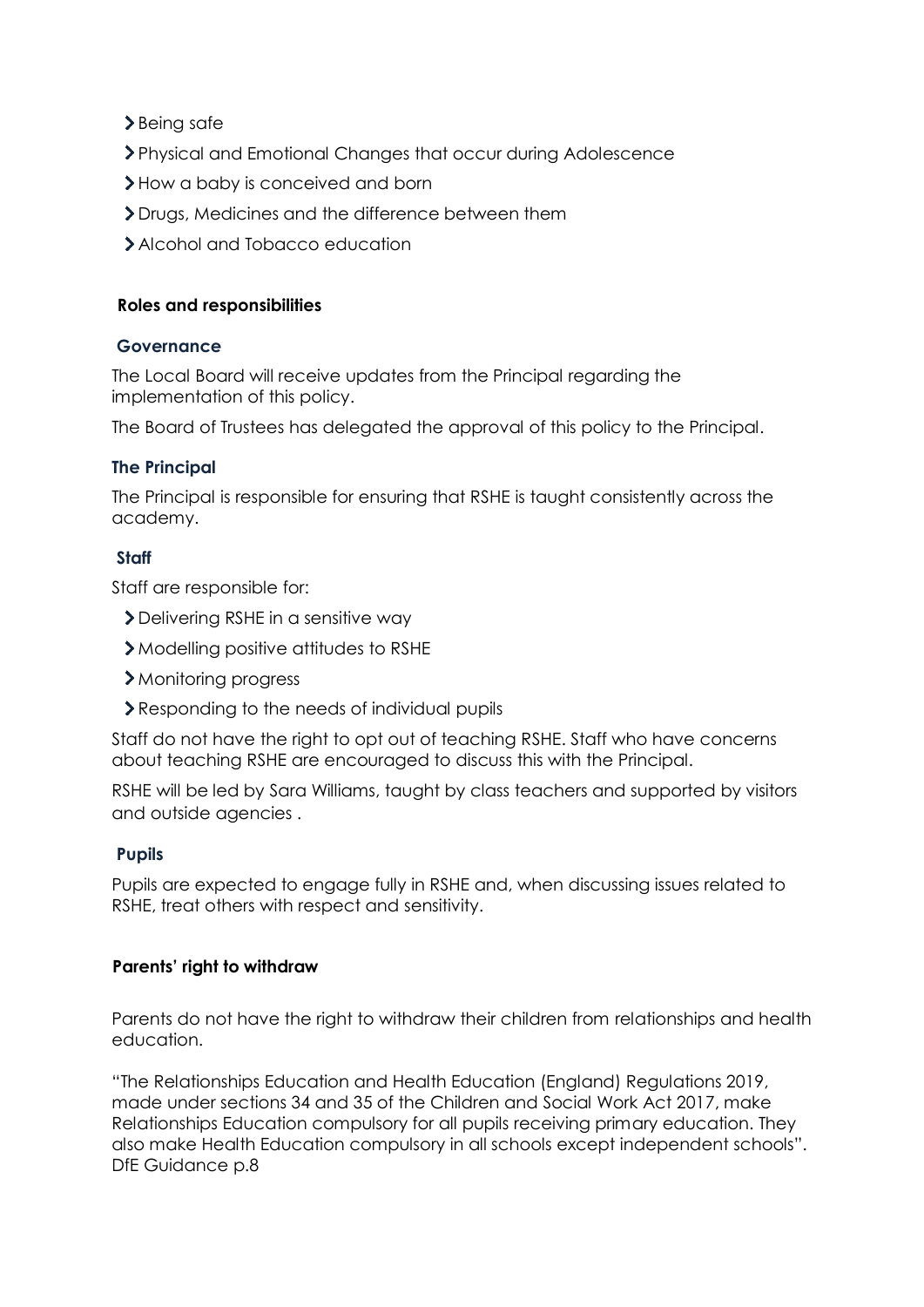However, on religious grounds, parents can request in writing to the Principal that their child is withdrawn from Sex Education lessons.

# **Training**

All staff involved in the delivery of RSHE have received training to ensure that pupils receive clear and consistent approaches throughout their time at West St Leonards Primary Academy. Whole staff and individual training needs will be identified through the academy's self-evaluation process and staff appraisal.

On occasion, external visitors, experts and agencies may be invited to contribute to the delivery of RSHE to enhance delivery of these subjects, bringing in specialist knowledge and different ways of engaging with children. When this happens, our academy will:

- Check the visitor or visiting organisation's credentials.
- Ensure the teaching delivered by the visitor fits with our planned programme and our published policy.
- Discuss the detail of how the visitor will deliver their sessions and ensure that the content is age-appropriate and accessible for the pupils.
- Ask to see in advance the materials visitors will use as well as a lesson plan so that collectively we can ensure it meets the full range of pupils' needs (e.g. special educational needs).
- Agree how confidentiality will work in any lesson and that the visitor understands how safeguarding reports should be dealt with in line with our school's policy.
- **Arrange for the visitor to be supervised/supported by a member of school** staff at all times.
- Monitor and evaluate the visitor input to inform future planning.

# **Impact**

Staff collect evidence of children's PSHE work and send to PSHE lead for school Wider Curriculum floorbook. PSHE work is recorded, where appropriate in Writing books. Staff use the Skills progression document to ensure coverage.

The children will gain emotional intelligence via SEAL lessons which will help to improve behaviour choices – leading to fewer sanctions put in place.

The delivery of PSHE is monitored by the Senior Leadership Team through learning walks, book looks and informal drop-ins conducted by subject leads and/or members of the senior leadership team. The observations and findings of which will